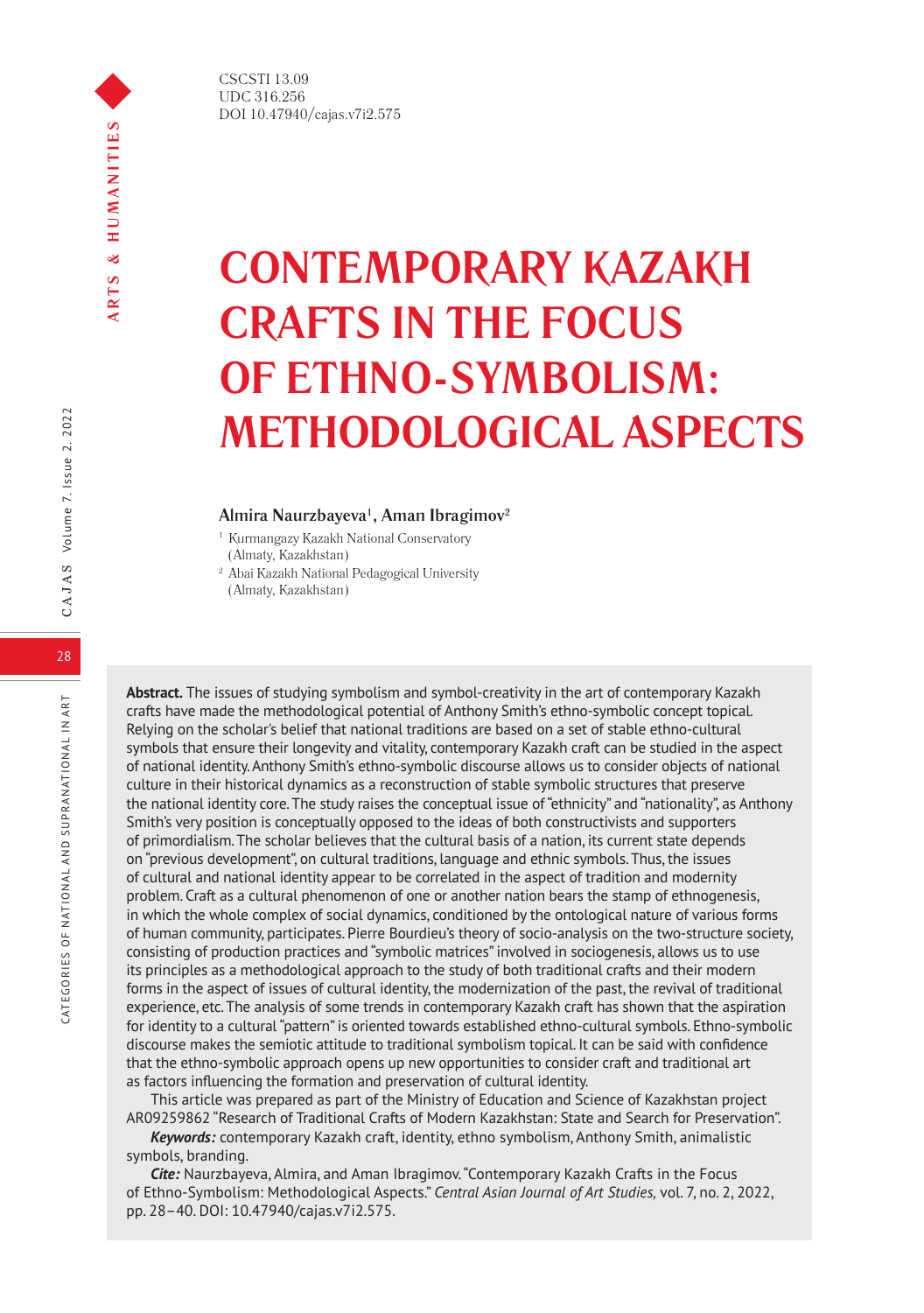# **Introduction**

odern Kazakh craft arouses research interest from the perspective of understanding it in various aspects, which reflect both general and local trends in the field of art and culture, due to civilizational, paradigmatic, technological, communicative and other shifts in the global world. This interest is also actualized by the search for a national, civilizational identity that certifies the place of Kazakh culture as a subject and factor in the community of world cultural diversity, which became possible with the independence of the Republic of Kazakhstan.

Craft, first of all, as a man-made, basically, traditional form of creativity, to a greater extent bears the historical stamp of intangible and material culture of people. And, as you know, it unites various forms of creative activity, ranging from home, including artistic, professional crafts, folk crafts, to the sphere of creative industries and new types of crafts in the field of digital technologies.

Craft as creativity is changeable in the pragmatic, aesthetic, semiotic, artistic aspects of its functionality, since it is immersed in each subsequent cultural integrity in a different from its arche, diverse in its structure context. Such a multidimensionality of this phenomenon and its study raises questions of a theoretical and methodological nature, in each case objectifying research campaigns that open up new prospects for its study.

Of course, craft as a cultural phenomenon has the horizons of its subject area, determined by one or another research interest. In understanding

the ways of interpreting the artistic, aesthetic and pragmatic content of the art of modern Kazakh handicraft, it is possible to trace the socio-cultural processes of which this sphere of creative activity is a part. In particular, in this case, the question of trends in the development of modern craft in the aspect of cultural and national identity is of interest.

The issues of studying trends in modern Kazakh craft art in the plane of theoretical and methodological aspects of the issue of cultural identity are relevant as an explication of the thesis about the modernization of the past, about the legitimacy of certain concepts and constructs existing in the field, both of various concepts and sciences.

The purpose of this article is to clarify the methodological correlation of the issue of cultural identity, viewed through the prism of ethnosymbolism, and the trends observed in the art of modern Kazakh craft.

The questions of cultural identity inevitably appeal to the concepts of "ethnicity", "nation" and their derivatives, around which theoretical discussions do not cease in various conceptual practices. Therefore, their explicit categorization will be required, the procedure corresponding to the objectives of this study, i.e. the content substantiation of these concepts used in this context. The subject area of the study identified issues of cultural identity developed in the aspect of methodological substantiation of the principles of constructivist structuralism by Pierre Bourdieu (Socioanalysis), as well as the main provisions of ethnosymbolism concept by Anthony Smith (Ethnosymbolism and Nationalism: A Cultural Approach). The justification of this

CATEGORIES OF NATIONAL AND SUPRANATIONAL IN ART

CATEGORIES OF NATIONAL AND SUPRANATIONAL IN ART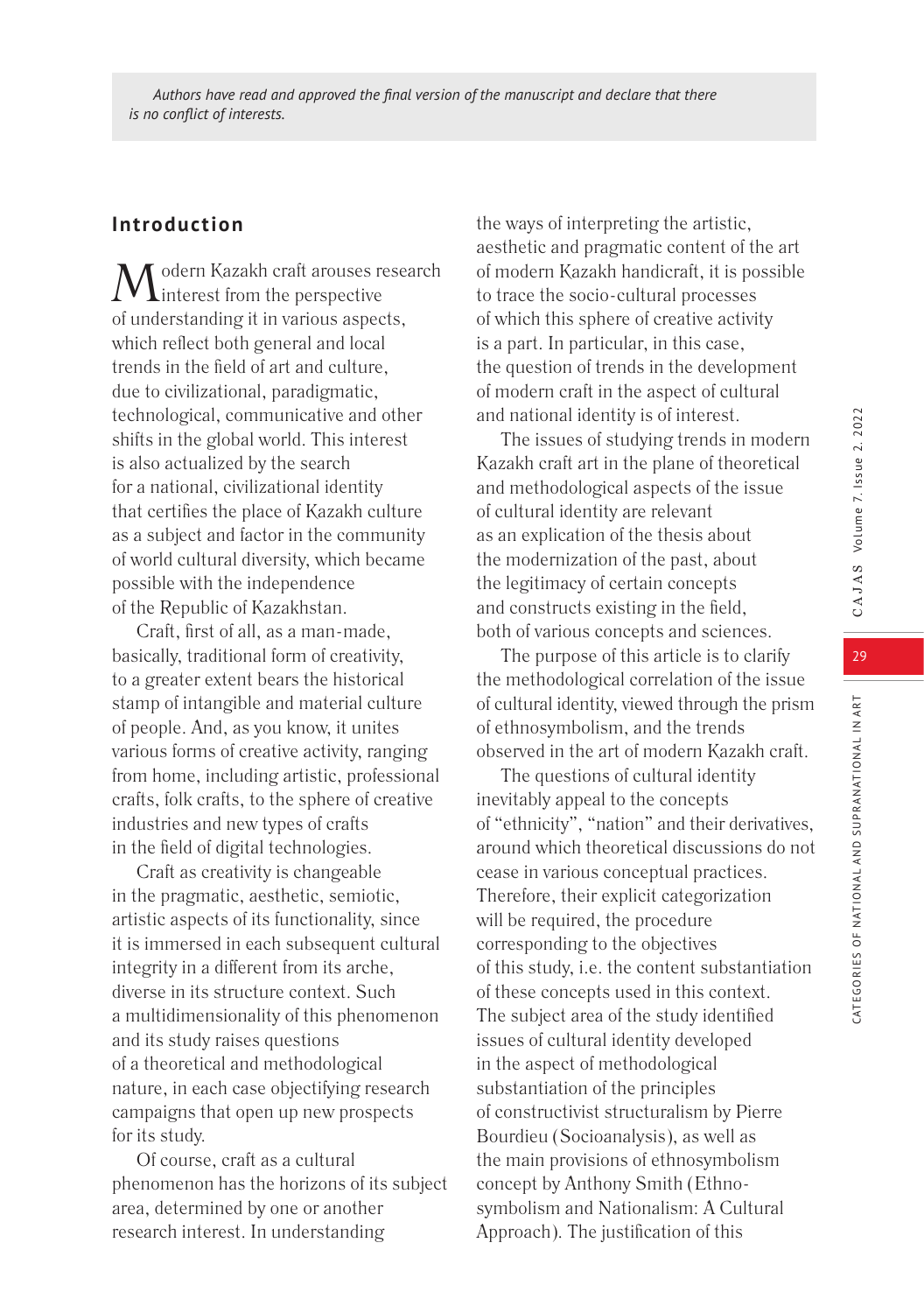methodological approach is one of the main objectives of this article.

The results of the study are the provisions formulated in the following theses: the ethnosymbolic discourse of modern Kazakh craft has prospects for symbolmaking with new meanings; one of the trends in the development of modern Kazakh craft, considered in the aspect of identity to a cultural and historical "sample", an artifact, is observed in design oriented to established ethno-cultural symbols, with a preference for archaic animalistic mode of a sign. Finally, a new semiotic attitude to traditional symbolism finds its expression in the part of branding in which the performativity of national identity dominates, based on an established mytho-symbolic complex.

# **Methods**

The methodological dominance of the set goals and objectives initiated the discussion of controversial theoretical concepts, as well as the justification of their interpretation, based on the methodology of socioanalysis of the French scientist Pierre Bourdieu, which has not yet been mastered in the domestic scientific field (37). The methodology of socioanalysis is based on the synthesis of structuralist and constructivist approaches, since, in his opinion, the structures of society are binary: both "first-order reality" – production practices and "second-order realities" – "symbolic matrices", i.e. social representations. Both "realities" are in interaction and participate in the process of sociogenesis.

The methods of Pierre Bourdieu's socioanalysis are applicable to the study of artistic, aesthetic and pragmatic content of both individual crafts and general trend of their development as actualized codes and matrices of national and cultural identity. The latter makes it possible to approach the understanding of cultural processes through the prism of preferences,

interpretations of identification codes that act as algorithms for stratification and communication of a particular society as an ethnos and (or) nation. Actually, this research approach has an inverse correlation. "With the help of structuralism, I want to say that in the social world itself, and not only in symbolism, language, myths, etc., there are objective structures independent of the consciousness and will of agents, capable of directing or suppressing their practices or ideas. With the help of constructivism, I want to show that there is a social genesis, on the one hand, of schemes of perception, thinking and action, which are integral parts ..." (32) of the structure of society," Pierre Bourdieu believes.

Such a methodological message is supported by the ideas of Lev Gumilev about the unity of the process of ethnoand-cultural genesis. With all the existing controversial interpretations of his theory of passionarity based on the ideas of Eurasianism, as well as the indisputability of his scheme of phases of ethnos development, I think this idea deserves the attention of researchers (Ethnogenesis and the biosphere of the Earth). Taking into account the correlativity of the processes of ethnogenesis and cultural genesis, the concepts of "ethnic" and "national", in accordance with the accepted methodological task of this study, are interpreted as dispositives within the designated cultural and historical boundaries.

The Anthony Smith's concept of role of cultural symbols in the formation of identity in the context of studying the process of nation-building, and considering it from the perspective of historical nationality and ethnopolitical community, does not contradict the basic principles of the methodology of socioanalysis.

The methods of observing the ongoing processes in the socio-cultural sphere, as well as the analysis of available literature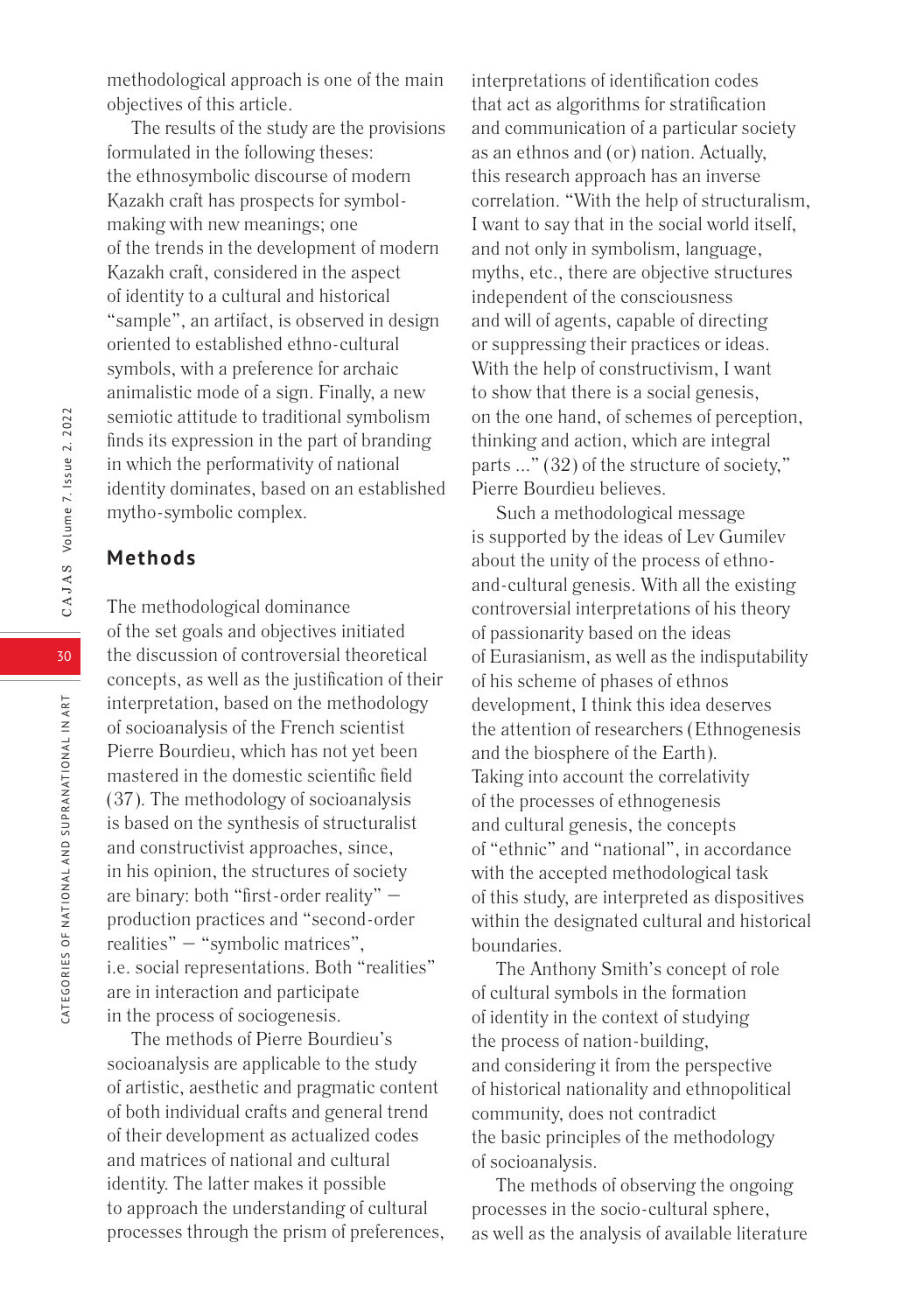and information sources on the practice of the art of modern Kazakh artisans (Alibek Kazhgaliuly), provides an illustrative platform for the ongoing research and substantiation of the choice effectiveness of methodological approaches.

# **Discussion**

Scientific interest in folk art, applied art, craft as a whole has intensified for the most part in historical and ethnographic studies, which, by and large, fulfill the mission of reviving knowledge about the origins, history of the national culture of the Kazakhs. In the last two decades, in the study of Kazakh craft, there has been a scientific and methodological turn of objectification of this phenomenon as a special kind of way of fixing the coordinates of the human life world, the language of art and the way of communication with the outside world and the transfer of knowledge about it.

One of the main methodological messages of such studies is the idea of traditional crafts as a form of artistic and aesthetic, ideological self-expression and reproduction of the Kazakh worldview. Therefore, the objective of such research interests is dominated by works devoted mainly in a broad sense to the "language" of traditional crafts. From a wide range of studies of modern Kazakh craft in this aspect, attention is drawn to the works of the authors, in which there is a reliance on the methodological principles of semiotic interpretations, which, as is known, have prospects for expansion towards the objective vision of the phenomenon or process being studied.

Alibek Kazhgaliuly's work "The Organon of Ornament" is distinguished by the understanding of ornament as a system of a special language, "with the help of which ancient man transferred to the plane his ideas about time and space, about life and death, about the cosmos and the place of man ..." (Organon of ornament 7). Considers

an ornament as a graphic hypostasis of a myth or a "visual archetype".

From the standpoint of anthropology, the author analyzes ornament as a sign embodying the conceivable world with its internal logic of the symbols used, puts forward the position that the ornament is not a reproduction of the object in the sign, but is something arising from the systemic relationships of visually perceived signs. In another work, "Oyu and oi" by Alibek Kazhgaliuly, addressing the problem of typology of Kazakh ornament in a comparative aspect. Kazakh felt patterns – "oyu" and "ornek" are distinguished by the peculiarities of the "method of dividing the artistic space": "Kazakhs treat the figure and the background that shades it" (Oy and  $\alpha$   $\gamma$ ) – the author believes.

The study of Nursultan Alimbay (Traditional Kazakh Carpets and Carpet Products: Types, Composition, Semantics) is devoted to the study of the Kazakh carpet-making tradition on the basis of the collection of carpets and carpet products of the Central State Museum of the Republic of Kazakhstan. The study of the structure of ornamental space of the traditional carpet, the semantics of ornamental composition leads the author to the conclusion that they embody the ideal model of the organization of society in the traditional ideas of the Kazakhs. The author considers the use of Kazakh carpet-making terminology to be scientifically correct when the names of products are nominated based on the characteristics of the source material, manufacturing techniques and practical purposes.

Shaizada TokhtAbaieva's book "The Artistic Felt of the Kazakhs" (8) is devoted to the analysis of language and description of the Kazakhs' nightmare. The author calls decorative felt an "artistic ethnocode", which, along with practical functions, plays an artistic and aesthetic, iconic role. The expanded semiotic approach CATEGORIES OF NATIONAL AND SUPRANATIONAL IN ART

CATEGORIES OF NATIONAL AND SUPRANATIONAL IN ART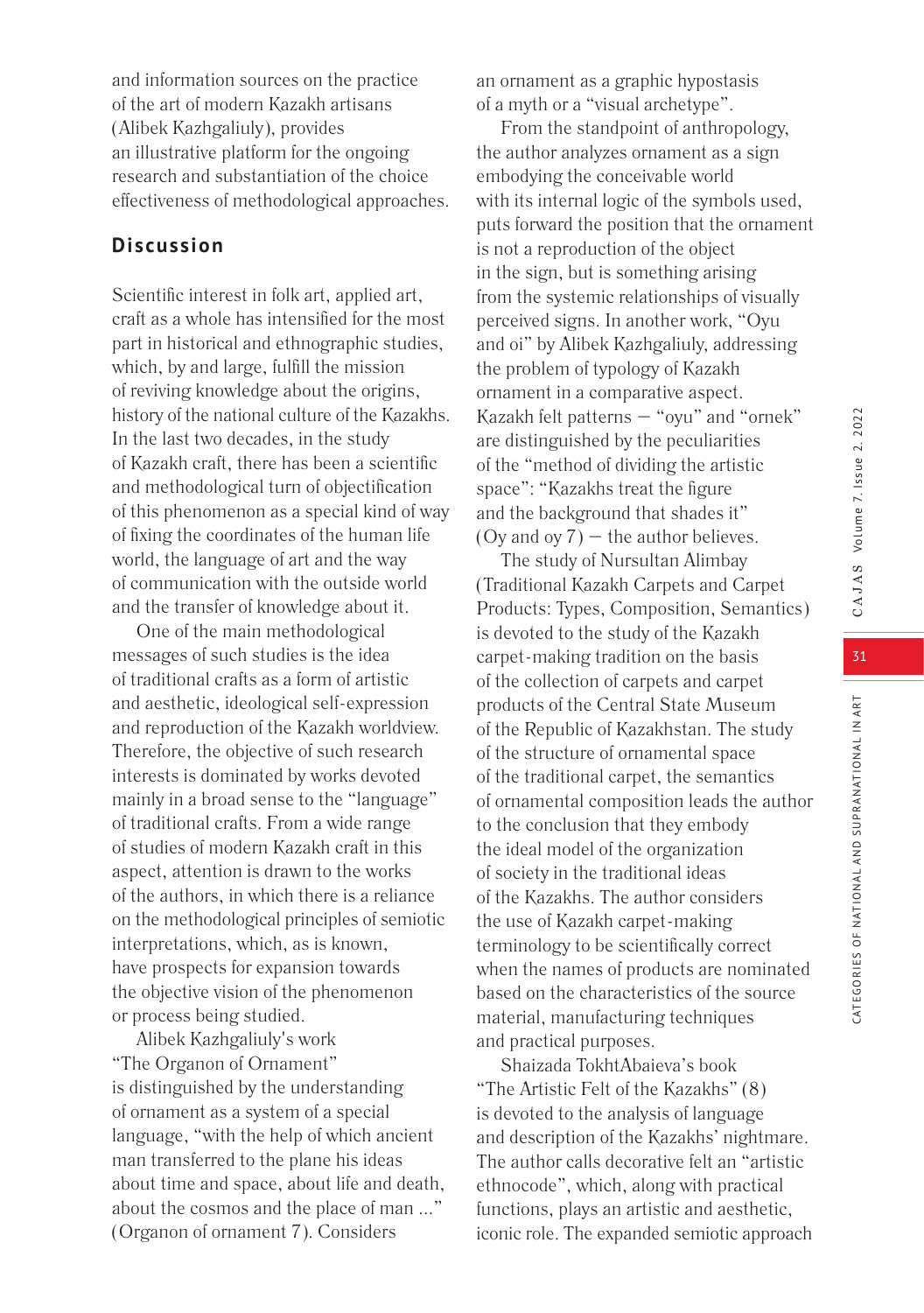revealed the interrelationships of production processes with the customs, rituals of the Kazakhs, oral and poetic creativity, which was further studied in the work of this author "Symbolism of Objects of Traditional Life of the Kazakhs" (8).

The yurt as a model of the universe and the symbolic space of a traditional dwelling is the object of many scientific studies. As it is known, the symbolic space of yurt is a system of codes modeled by various projections of socio-cultural experience, its structural elements are structures of the sacred yurt system: material and manufacturing techniques, decor, installation rules, etc., which is due to the systemic connection with some traditional taboos, superstitions, rituals and customs.

An example of an integrated approach to the study of yurt is the study of Asia Nurdubayeva (Kiiz uy: the structure of spatiality), dedicated to the study of the structure of yurt spatiality. Based on the methodological principles of the subject of study as an integrity corresponding to its ontological features, the author puts forward the idea that "the spatial relations of kiiz uy unfold, manifest and live in a variety of forms of structures, elements, utensils, and are also described in myths, legends, rituals, rituals accompanying the construction and use of housing." The structural and semiotic interpretation of kiiz uy in combination with the sociosymbolic approach revealed the structures of spatiality as ontological meanings of the social ties of traditional Kazakh society.

The works considered, which are different in terms of problems, combine methodological searches and new approaches to the study of traditional Kazakh crafts and related cultural artifacts: they mainly master the principles of semiotics and its derivatives. This interest is primarily due to the understanding features of the traditional Kazakh culture

language, its semantic and symbolic nature of the meaning of the world and its perception.

Another study position in the study of picture of modern Kazakh craft is associated with interest in the continuity of cultural and historical heritage as the basis of national tradition and its interpretation in design and artistic solutions in the products of artisans, craftsmen. Basically, these studies are aimed at identifying the object's historical model identity or the methods of modernization of this sample, a review of the popular products of craftsmen, and finally, some aspects of branding in handicraft production (Sultanova Madina, 10; Khazbulatov Andrey, 11).

At the same time, various spheres of handicraft production that are actively emerging as business or cultural projects remain insufficiently studied. There are also open questions about the development of the theoretical and methodological basis for the research of modern Kazakh crafts and related social and cultural processes.

# **Results**

When craft is understood as the primary form of production of a material product that participated in the process of cultural genesis, respectively, and the sociogenesis of traditional societies, this gives rise to a stable idea of its conservative, unchanging nature. However, the historical and cultural dynamics and changes in the structure of society, its institutions, production technologies cannot but affect the nature of the craft, the appearance of its new types, transformations of artistic and aesthetic design solutions, etc. Meanwhile, more significant in determining the nature of craft is that it has a stable "gene" of cultural memory, fixed in the sphere of ontologically valuable orientations of society. Moreover, these landmarks are at the same time the identification keys of community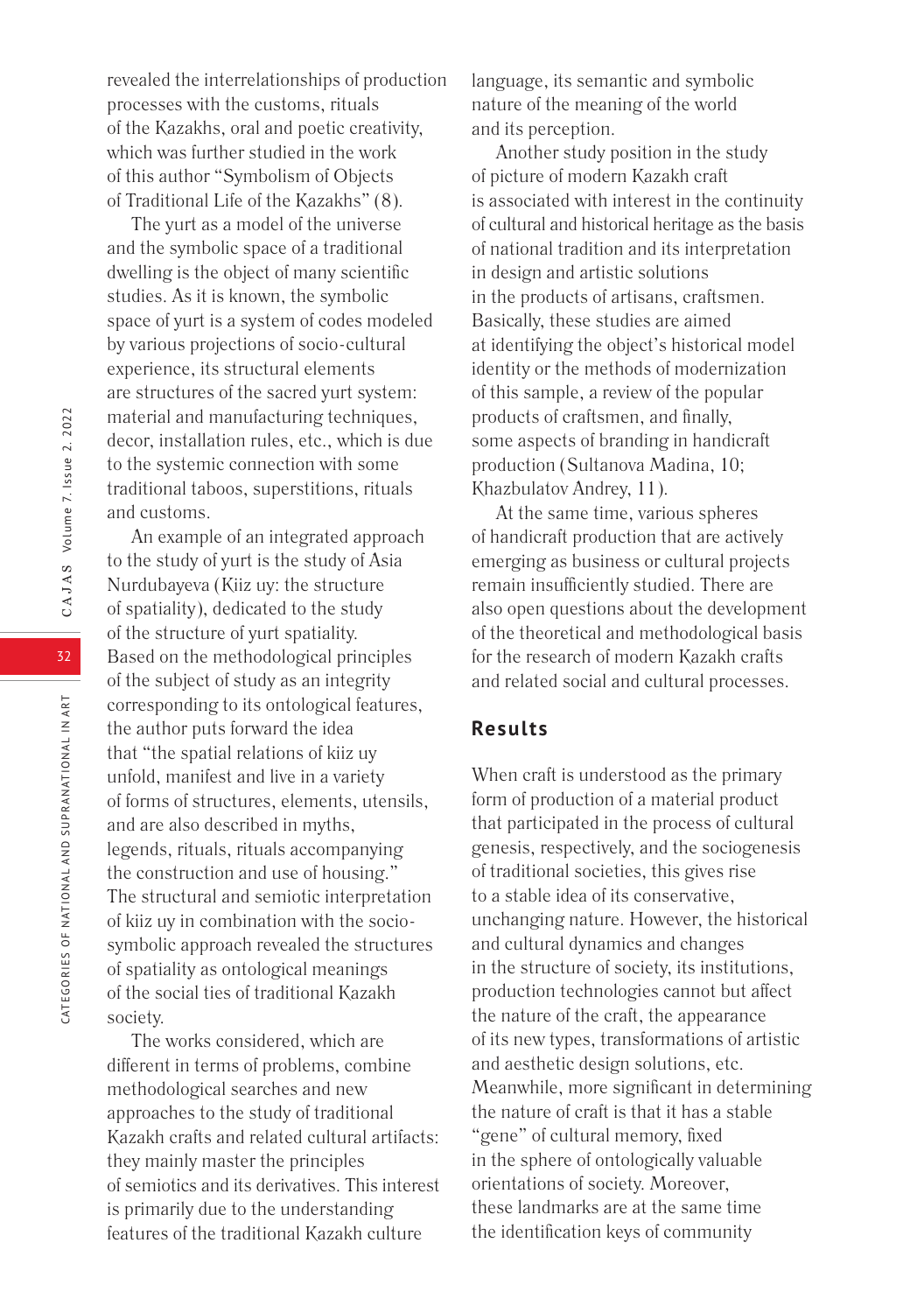that organizes the space of its being, transmitted from generation to generation.

History knows periods of oblivion, the disappearance some types of craft from culture: a particularly dramatic situation for traditional forms of craft has developed in Modern times, when machine mass production has replaced manual labor, folk crafts. In many industrial societies, craft has passed into the category of art, turning out to be museum or exclusive exhibits, and traditional crafts are objects of scientific interest.

The current state of Kazakh craft art also in general trends. Meanwhile, certain traditional types of crafts live and are revived in the works of folk masters and represent a "living heritage". In pragmatic terms, the products of Kazakh artisans increasingly turn out to be attributes of the national image, thereby indicating not only an understanding of their aesthetic value, but also indicates their identifying function.

These trends can be considered in the context of discursive practices of the process of cultural identification of modern Kazakhstan, since identity in the modern world is more focused on the coordination of symbols that change their meaning in the "floating" space of various systemic discursive structures. We are talking about the immersion of modern culture in a global context, where there is a "competition" of values, which, in turn, are also identifiers of national culture.

Trends in culture and art are not accidental. They are in the unity and integrity of all system and intrasystem processes, sometimes in a state of instability, structural changes. It is appropriate to recall the words of Pierre Bourdieu, about objective structures, "independent of consciousness and will of agents capable of directing their practices or representations, not only in symbolism, language, myths, etc." There is also a "social genesis of schemes

of perception, thinking and action, which are components ..." of the structure of society (32).

In turn, the methodological mode of studying cultural identity may well be focused on "specific doxes as systems of assumptions related to belonging to a certain field: belonging to the field of sociology, we accept a whole series of scientific or semi-scientific oppositions, often representing partially ordered, mixed and euphemized oppositions of a more general social space..." (Pierre Bourdieu 122).

Pierre Bourdieu's thought about hidden assumptions based on "practical, implicit, hard-to-define schemes" also concerns explications of understanding both ethnic and national. Thus, as confirmed by the most scientific practice, the methodology of socio-cultural studies is conventional and integrative, while adhering to rationally observable relativism of theories and concepts.

Similarly, the study of handicraft, by its nature a phenomenon of "social genesis", the structures of which direct actions and representations fixed in the symbolic language of the culture of a particular people, presupposes a methodological justification of theoretical attitudes used. Such a substantive understanding of craft as an object of study is quite correlative with the foundations of Anthony Smith's ethnosymbolic concept. And since his theory is at the stage of mastering in the practice of domestic scientific discourse, I think it would be appropriate to have a little digression into the basics of his methodological institutions.

First of all, it should be noted that Anthony Smith considers the process of nation-building through the prism of ethnopolitical community formation, with its "inner world", "which is embodied in some cultural phenomena, such as myths, symbols, values, historical memory, traditions, customs, linguistic proximity, mechanisms of ethnic

CATEGORIES OF NATIONAL AND SUPRANATIONAL IN ART

CATEGORIES OF NATIONAL AND SUPRANATIONAL IN ART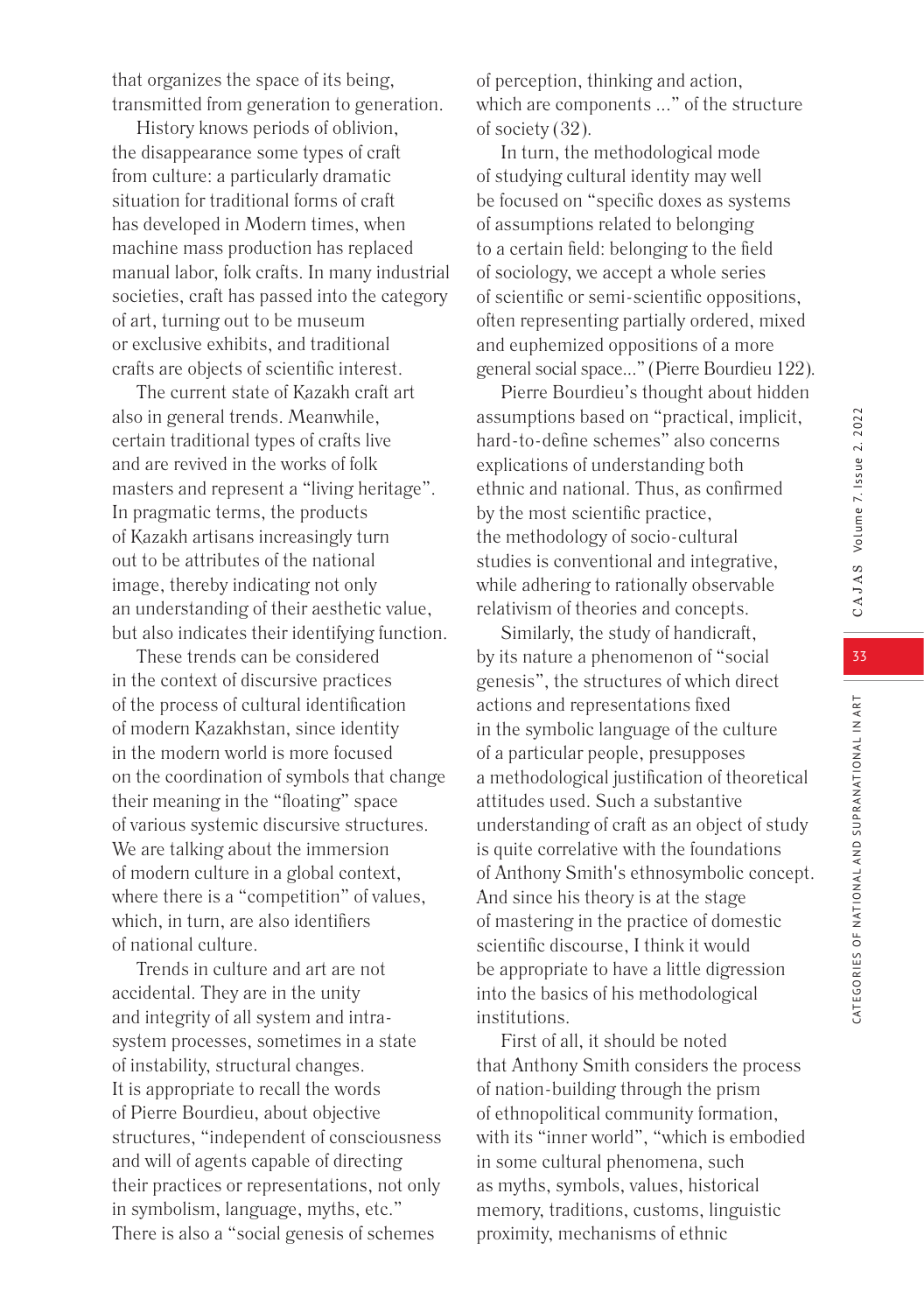mobilization" (134). Their role in the formation of a particular identity is subject to study. Anthony Smith defined the limits of application of the proposed approach, since historical nationality is investigated with its help, as Anna Mainicheva points out, opening methodological perspectives of Anthony Smith's theory for ethnographic research. She also drew attention to the advantage of ethnosymbolism indicated by Anthony Smith himself in the ability to offer tools for performing comparative empirical research (Ethnosymbolism: possibilities of use in ethnographic research 13).

And other researchers of Anthony Smith's work find in his works concepts containing great methodological potential for research in the field of social sciences. His ideas about the role of the national ethnic components and their historical stability, since "the cultural basis of the nation cannot just be invented to solve momentary problems. Moreover, it is impossible to stretch it into the future without relying on subtle, but very important grounds: the dependence of modernity on previous development, including cultural traditions, linguistic proximity, ethnic symbols, special mechanisms of ethnic mobilization" (Pain Emil 256), are recognized as key.

Also, one of the most valuable provisions of Anthony Smith's concept, researchers consider his indication that "the ethnic factor and traditional culture throughout history played an important role, which was not the same in different historical periods, but just in the era of the formation of modern nations became decisive" (Pain Emil 257).

Methodologically valuable is his idea that "national traditions are not reinvented, but only innovatively reconstructed, recombined. Therefore, a nation cannot in the full sense of the word arise from non-existence as an absolutely new phenomenon: it inevitably bears the imprint of the long history of a particular people and a given country."

In turn, N. Berezikov drew attention to Anthony Smith's idea that the stability of ethnic identities is based on symbol, myth and communication. "Symbols can give certain groups a special kind of shared experiences and values, whereas myths can reveal to them the meaning of these experiences and illustrate their values. This understanding of myths, symbols and communications forms the definition of identity in ethnosymbolism...; "identity is both an intergenerational treasury, and a legacy, and ... a set of meanings and images embodied in values, myths and symbols that serve to unite a group of people with common experiences and memories and separate them from strangers" (Ethnosymbolic approach to the phenomenon of identity 392).

The importance of social memory for maintaining identity can objectively serve as a methodological orientation for researchers of problems of tradition and continuity. The rationale for such studies can be based on the ideas of Anthony Smith that "ethnic communities were formed not by physical inheritance, but by a sense of continuity, common memory and collective destiny, that is, cultural closeness embodied in myths, memories, symbols and values preserved in the memory of this cultural unit" (Anthony Smith 115; Berezikov N.A. 7).

As follows from the observation, the modern design of Kazakhstani brands mostly relies on stable ethno-cultural symbols, preferring the animalistic mode of the sign, which goes back to the archaic "indistinguishability" of the strict opposition "culture/nature". This mode articulates animalistic symbols as the ethno-cultural identification code of the traditional Kazakh culture's language and logo of aesthetic world and appeals to the Scythian-Saka aesthetics as a structural element of ethnosymbolics.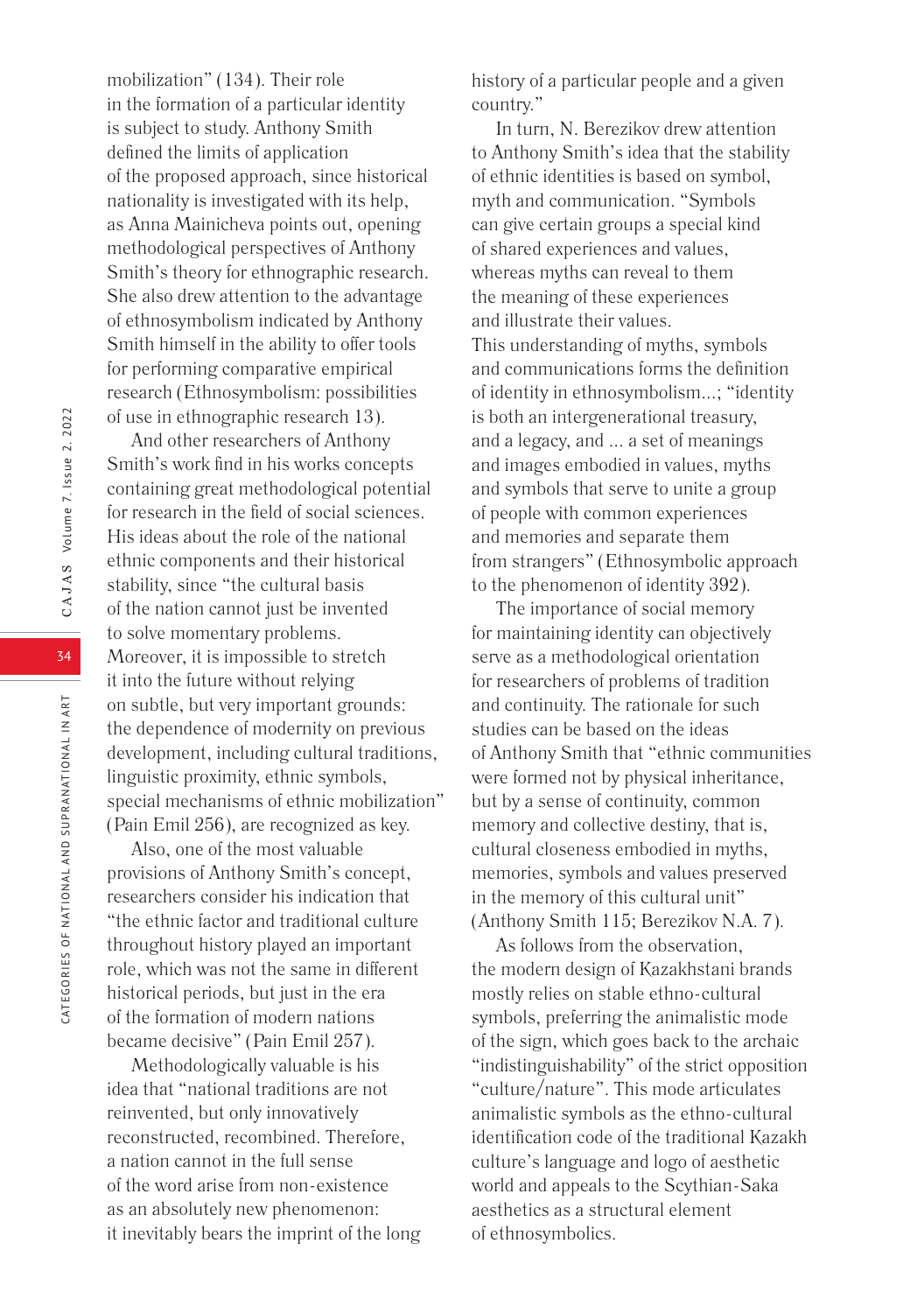35

CATEGORIES OF NATIONAL AND SUPRANATIONAL IN ART

CATEGORIES OF NATIONAL AND SUPRANATIONAL IN ART

For example, tulpar and berkut, popular in branding, combining the symbolism of the Saka "animal style" of early nomads art, represent a fusion of authentic and borrowed components. And as symbolic elements of the heraldry of Kazakhstan – on the flag and coat of arms, they often act as the central figure of emblems of state bodies, law enforcement agencies and in the logos of large national companies of the Republic of Kazakhstan. Such branding is dominated by a clearly expressed citation or the stylization of symbolism of heraldic canons as a sign of belonging to state structures.

The stylistics of the Saka animalistic construct, embodied also in the images of winged horses, deer, argali, actualized by direct quoting and deconstructing them, testifies to its great symbolic potential for use in the design of souvenir and gift products of Kazakh artisans, as well as in the field of creative industries.

Traditional Kazakh ornaments as an iconic symbolic system are not only in the field of view of designers of national clothes, but are also used as elements of fabric prints, jewelry, paintings on household items, etc.

Of course, this does not limit the space of modern Kazakh craft: the partially considered examples only illustrate the theoretical provisions on the methodological potential of ethnosymbolic concept in the study of modern Kazakh craft in the aspect of national identity.

# **Conclusion**

The ethnosymbolist approach to the study of modern Kazakh craft art has expanded the range of issues and opened up the opportunity to consider the object under study in the aspect of national and cultural identity. Anthony Smith's ethno-symbolic concept, with the help of which it is possible to explore the emergence and maintenance

of ethno-cultural identities, in this case opens the horizons of understanding craft as a cultural phenomenon that has stable symbols that preserve the memory of the unique culture and historical fate of the Kazakhs.

In modern Kazakhstan branding and craft design, for the most part, traditional animalistic symbols act as a cultural identification code that revives cultural and historical memory, actualizes interest in cultural, historical and national dimensions of identity.

In the design of modern craft art, ancient symbols are actualized as key structures of the cultural code of the worldview of the Kazakhs – descendants of the horse-nomadic civilization. And the modern requirement of effective communication of image focuses on design language and articulation of the meanings of ethnic signs, the recombination of which contributes to the contamination of symbols of different periods of Kazakhs cultural genesis.

Relying on traditional forms, modern craft reserves the right to fit into the picture of the modern world not as an attribute of the tradition, but as one of the ways of expressing the language of ethnoculture. The practice of Kazakhstan branding reveals the richest aesthetic and semiotic potential of archaic animalistic and zoomorphic symbols and actively uses their meaning-generating resource.

Modern Kazakh design of various crafts, focused on ethnosymbolic discourse, relies more often on a mythologized interpretation of history and culture, thereby opening up the expanses of symbol-making as a process of modernization of the past.

The new semiotic attitude to traditional symbolism finds its expression in the part of branding in which the performativity of national identity dominates, based on the established interpretations of the Kazakh and common Turkic mytho-symbolic complex.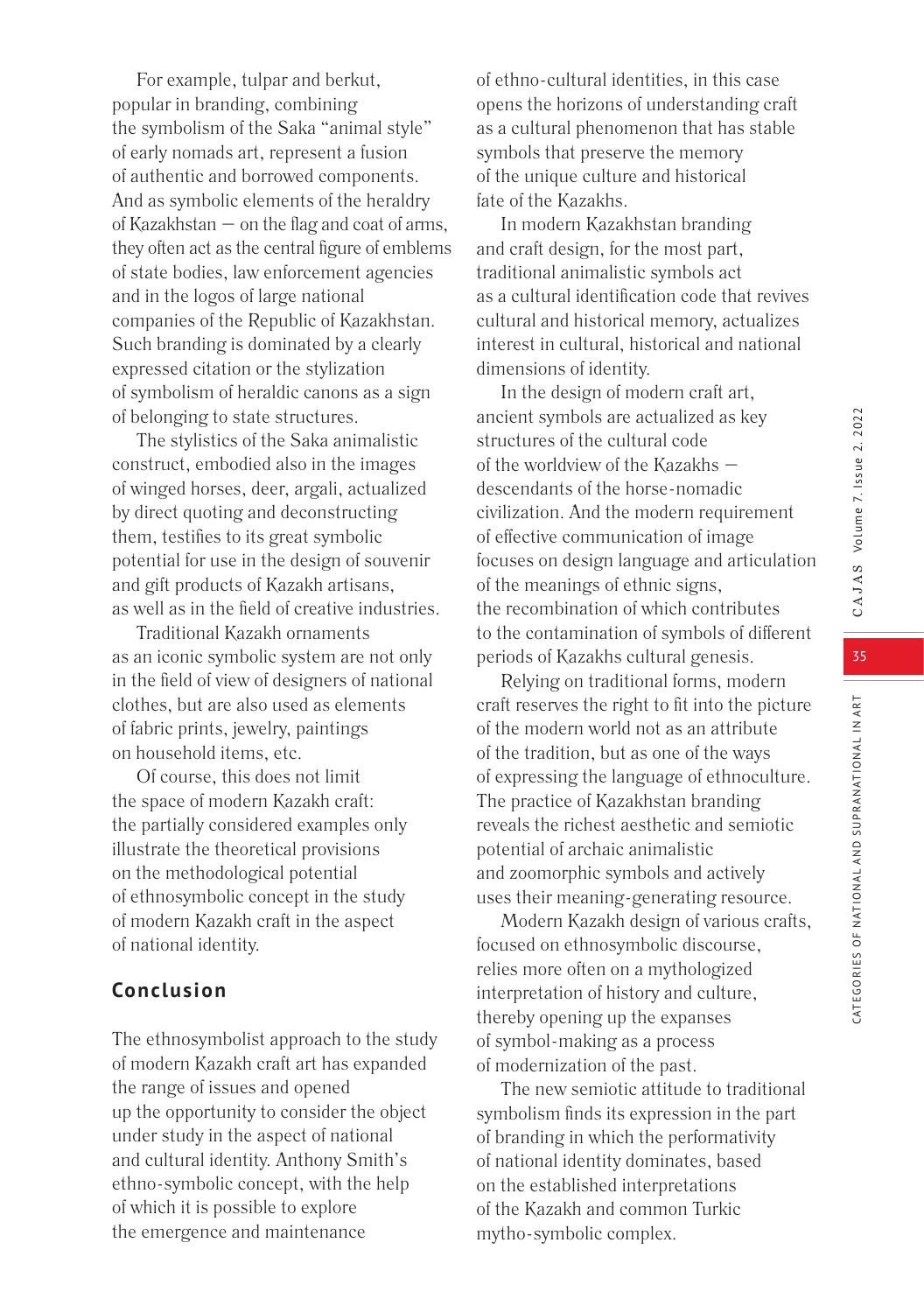It should also be noted that Anthony Smith's ethno-symbolic concept has the potential and sufficient reason to be considered and applied as a methodological support in the study of the identity of various objects of national culture and art. This also applies to the development and promotion of the national language, not only from the standpoint of linguistic discourse, but from the point of view of national linguistic consciousness formation.

# **Авторлардың үлесі**

А. Б. Наурзбаева – мәселе қалыптастыру және зерттеу әдістемесін құрау, тұжырымдарды концептуалдау.

А. І. Ибрагимов – шетелдік дереккөздермен жұмыс жасау, ғылыми әдебиеттерді талдау, әдебиеттік шолуды, мәтінді дайындау.

# **Вклад авторов**

А. Б. Наурзбаева – формирование проблемы исследования и разработка методологии его проведения, концептуализация выводов.

А. И. Ибрагимов – работа с зарубежными источниками, анализ научной литературы, подготовка литературного обзора, доработка текста.

# **Contribution of authors**

A. B. Naurzbayeva – the formation of problem to the study and the methodology development for conducting, conceptualization of conclusions.

A. I. Ibragimov – work with foreign sources, the scientific literature analysis, literature review, text reworking.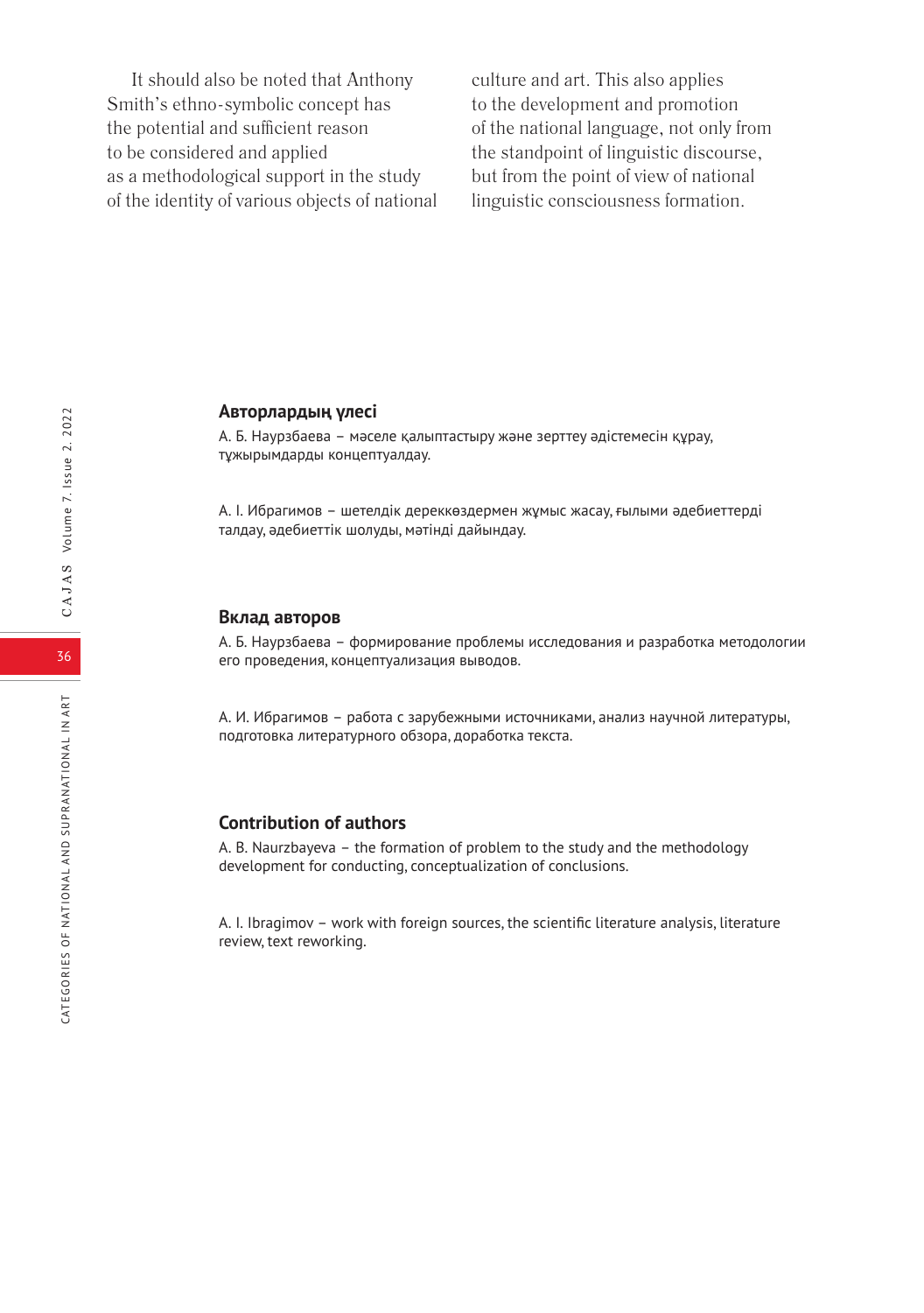# **References**

Alimbay, Nursan. "Traditional Kazakh Carpets and Carpet Products: Types, Composition, Semantics (materials of the Central state museum of the Republic of Kazakhstan as a Case Study)." *Journal of Philosophy, Culture and Political Science,* vol. 74, no. 4, 2020, p. 55–71. DOI: 10.26577/jpcp.2020.v74.i4.06. (In Russian)

Berezikov, Nikolay. "The Ethno-Symbolic Approach to Identity." *Problems of Archaeology, Ethnography, Anthropology of Siberia and Neighboring Territories,* vol. 24, 2018, pp. 391–393. DOI: 10.17746/2658-6193.2018.24.391-393. (In Russian)

Gumilyov, Lev. *Etnogenez i biosfera Zemli. [Ethnogenesis and the Earth's Biosphere].* Moscow, Iris-Press. 2017. (In Russian)

Kazhgali uly, Alibek. *Organon ornamenta [Organon of Ornament].* Almaty, [publisher not specified], 2003. (In Russian)

Kazhgali uly, Alibek. *Oyu i Oi [Mind and Thought].* Almaty, [publisher not specified], 2004. (In Russian)

Khazbulatov, Andrey. "Skifskii zverinyi stil: traditsii i sovremennyi dizain." ["Scythian Animal Style: Tradition and Modern Design."] *Kochevaya prarodina indoevropeitsev [Nomadic Ancestral Homeland of Indo-Europeans].* Almaty, Ostrov Krym, 2014, pp. 342–355. (In Russian)

Mainicheva, Anna. "Etnosimvolizm: vozmozhnosti ispolzovaniya v etnograficheskikh issledovaniyakh." ["Potential of Ethnosymbolism in Ethnographic Researches."] *Kultura v evraziiskom prostranstve: traditsii i novatsii [Culture in the Eurasian Space: Traditions and Innovations],* iss. 3, 2019, p. 16–18, ur.b-ok.as/book/21541847/50b714. Accessed 10 April 2022. (In Russian)

Nurdubayeva, Assiya. *Kiiz ui: struktura prostranstvennosti [Felt House: The Structure of Spatiality].* 1997. Moscow Architectural Institute, PhD Thesis, www.dslib.net/restavracja/ kiiz-uj-struktura-prostranstvennosti.html. Accessed 9 April 2022. (In Russian)

Pain, Emil, and Sergei Prostakov. "Anthony Smith (1939–2016) and His Scientific Testament: Obituary." *Russian Sociological Review,* vol. 15, no. 3, 2016, pp. 255–260. DOI: 10.17323/1728-192X-2016-3-255-260. (In Russian)

Shmatko, Natalya, editor. *Sotsioanaliz Pera Burde [Pierre Bourdieu's Socio-Analysis].* St. Petersburg, Aletheia, 2001. (In Russian)

Smith, Anthony. *Ethno-symbolism and Nationalism: A Cultural Approach.* New York, Routledge, Taylor & Francis Group, 2009.

Sultanova, Madina, et al. "Gold in Scythian Animal Style: Symbolics and Mythopoetics." *Vestnik Sankt-Peterburgskogo Universiteta, Iskusstvovedenie,* vol. 3, no. 1, 2013, pp. 199–210, artsjournal.spbu.ru/article/view/1673/1500. Accessed 10 April 2022 (In Russian)

TokhtAbaieva, Shayzada. *Khudozhestvennyi voilok kazakhov [Artistic Felt of the Kazakhs].* Almaty, La Grâce LLP, 2017. (In Russian)

TokhtAbaieva, Shayzada. *Simvolika predmetov traditsionnogo byta kazakhov [Symbolism of Objects of Kazakh Traditional Life].* Almaty, La Grâce LLP, 2017. (In Russian)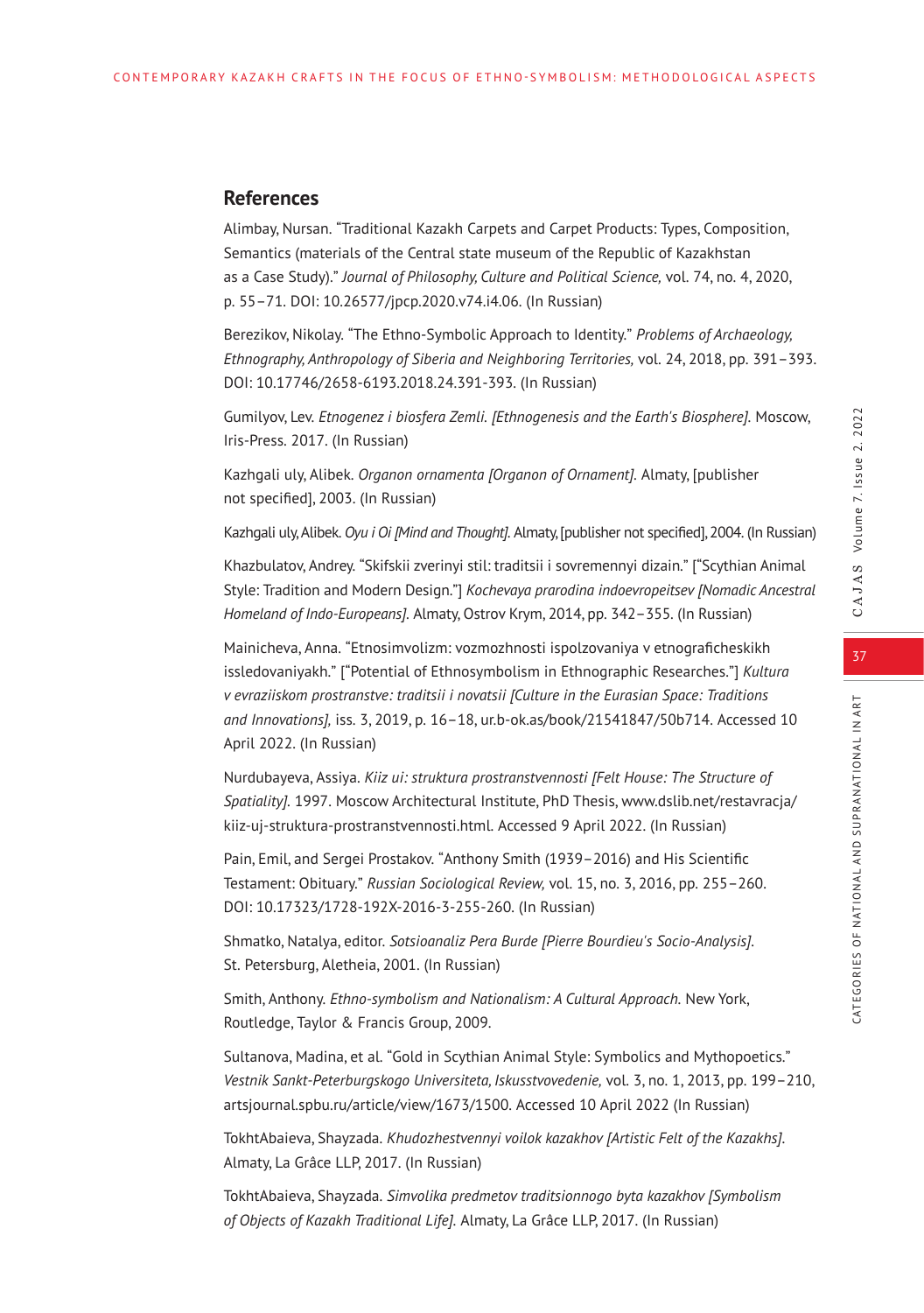#### **Альмира Наурзбаева**

Құрманғазы атындағы Қазақ ұлттық консерваториясы (Алматы, Қазақстан)

#### **Аман Ибрагимов**

Абай атындағы Қазақ ұлттық педагогикалық университеті (Алматы, Қазақстан)

# **ЭТНОСИМВОЛИЗМ НАЗАРЫНДАҒЫ ҚАЗІРГІ ҚАЗАҚСТАНДЫҚ ҚОЛӨНЕРІ: ӘДІСНАМАЛЫҚ АСПЕКТІЛЕРІ**

**Аңдатпа.** Қазіргі қазақстандық қолөнер өнеріндегі символикалық және символикалықшығармашылықты зерттеу мәселелері Энтони Смиттің этносимволдық тұжырымдамасының әдіснамалық әлеуетін өзектендірді. Ғалымның ұлттық дәстүрлердің негізінде олардың беріктігі мен өміршеңдігін анықтайтын тұрақты этномәдени нышандар кешені бар деген ұстанымына сүйене отырып, қазіргі қазақ қолөнерін ұлттық бірегейлік аспектісінде зерттеуге болады. Энтони Смиттің этносимволдық дискурсы ұлттық мәдениет нысандарын тарихи динамикасында ұлттың сәйкестендіру өзегін сақтайтын тұрақты символдық құрылымдарды қайта құру ретінде қарастыруға мүмкіндік береді. Зерттеу аясында «этникалық», «ұлттық» ұғымдар мәселесі қарастырылады, өйткені Энтони Смиттің ұстанымы конструктивистердің де, примордиализмнің жақтаушыларының да идеяларына тұжырымдамалық түрде қарсы. Ғалымның пікірінше, ұлттың мәдени негізі, оның қазіргі жағдайы «алға қарай дамуға», мәдени дәстүрлерге, тілге, этникалық символдарға байланысты. Сол арқылы мәдени және ұлттық бірегейлік мәселелері дәстүр мен қазіргі заман проблемалары аспектісінде арақатынаста көрсетіледі. Қолөнер белгілі бір халықтың мәдениетінің феномені ретінде этногенез сияқты болады, оған адамзат қоғамдастығының әртүрлі формаларының онтологиялық сипатына байланысты әлеуметтік динамиканың бүкіл кешені қатысады. Пьер Бурдъенің социоанализ теориясы социогенезге қатысатын өндіріс тәжірибесі мен «символдық матрицалардан» тұратын қоғамның екі құрылымы туралы оның принциптерін дәстүрлі қолөнерді де, олардың қазіргі түрлерін де мәдени сәйкестілік, өткенді жаңғырту, дәстүрлі тәжірибені жандандыру және т. б. мәселелер тұрғысынан зерттеудің әдіснамалық тәсілі ретінде пайдалануға мүмкіндік береді. Қазіргі қазақ қолөнерінің кейбір үрдістерін талдау мәдени «үлгіге» сәйкестікке ұмтылу қалыптасқан этномәдени символдарға бағытталғанын көрсетті. Этносимволдық дискурс дәстүрлі символизмге семиотикалық қатынасты өзекті етеді. Этносимволдық тәсіл қолөнерді, дәстүрлі өнерді мәдени бірегейліктің қалыптасуы мен сақталуына әсер ететін факторлар ретінде қарастыруға жаңа мүмкіндіктер ашады деп сеніммен айтуға болады.

Мақала Қазақстан Республикасы Білім және ғылым министрлігінің АР09259862 «Қазіргі Қазақстанның дәстүрлі қолөнерін зерттеу: жағдайы және сақтау жолдары» жобасы аясында дайындалды.

*Тірек сөздер:* қазіргі қазақ қолөнері, бірегейлік, этносимволизм, Энтони Смит, анималистік символдар, брендинг.

*Дәйексөз үшін:* Наурзбаева, Альмира, және Аман, Ибрагимов. «Этносимволизм назарындағы қазіргі қазақстандық қолөнері: әдіснамалық аспектілері». *Central Asian Journal of Art Studies,* т. 7, № 2, 2022, 28–40 б. DOI: 10.47940/cajas.v7i2.575.

*Авторлар қолжазбаның соңғы нұсқасын оқып құптады және мүдделер қақтығысы жоқ екендігін мәлімдейді.*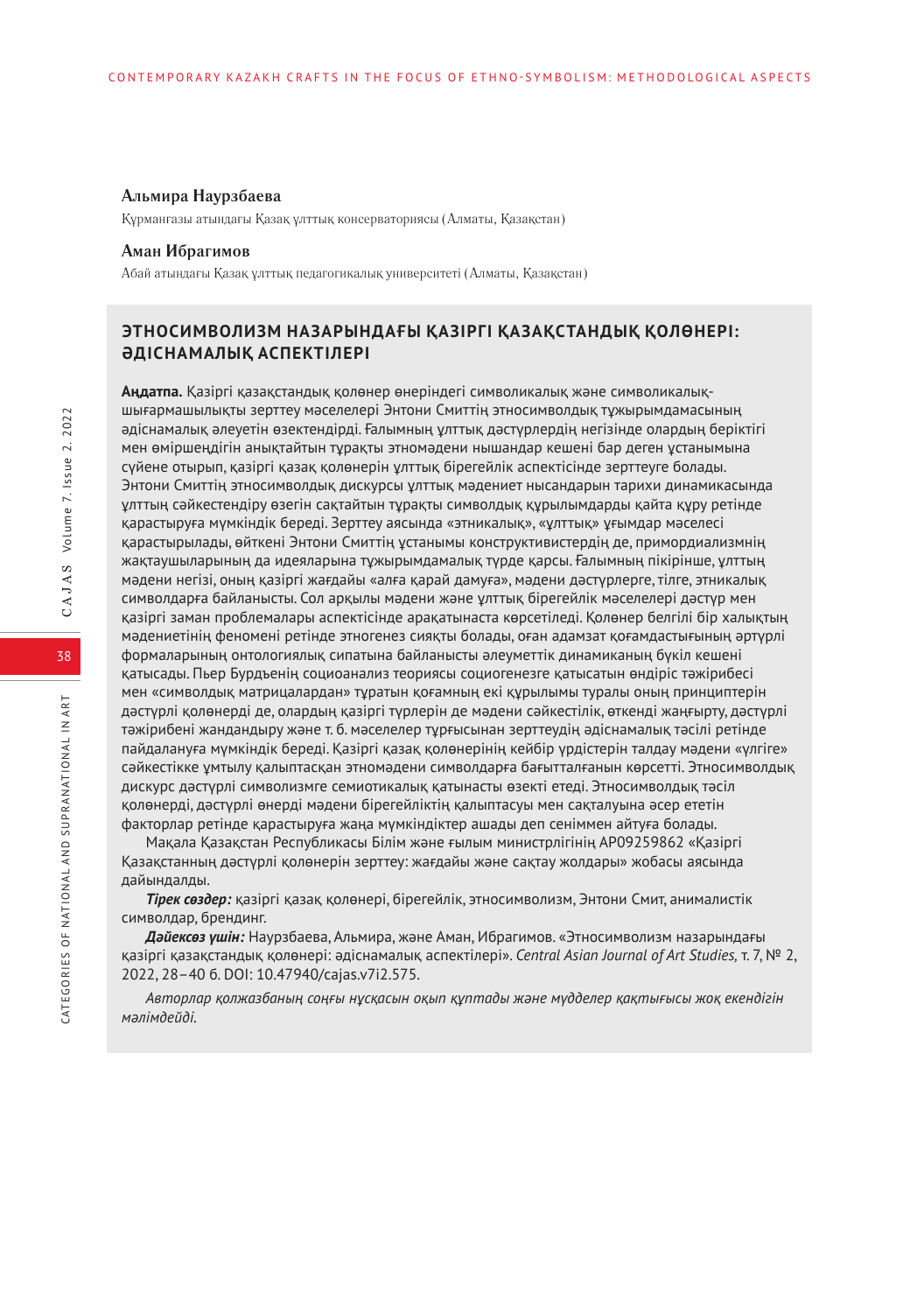#### **Альмира Наурзбаева**

Казахская национальная консерватория имени Курмангазы (Алматы, Казахстан)

#### **Аман Ибрагимов**

Казахский национальный педагогический университет имени Абая (Алматы, Казахстан)

# **СОВРЕМЕННОЕ КАЗАХСТАНСКОЕ РЕМЕСЛО В ФОКУСЕ ЭТНОСИМВОЛИЗМА: МЕТОДОЛОГИЧЕСКИЕ АСПЕКТЫ**

**Аннотация.** Вопросы изучения символического и символотворчества в искусстве современного казахстанского ремесла актуализировали методологический потенциал этносимволической концепции Энтони Смита. Опираясь на положения ученого о том, что в основе национальных традиций находится комплекс устойчивых этнокультурных символов, обусловливающих их долговечность и живучесть, современное казахское ремесло может быть изучено в аспекте национальной идентичности. Этносимволический дискурс Энтони Смита позволяет рассматривать объекты национальной культуры в их исторической динамике как реконструкцию устойчивых символических структур, сохраняющих идентификационное ядро нации. В рамках исследования затрагивается вопрос о понятиях «этническое», «национальное», поскольку и сама позиция Энтони Смита концептуально выступает против идей как конструктивистов, так и сторонников примордиализма. Ученый считает, что культурная основа нации, ее современное состояние зависит от «предшествующего развития», от культурных традиций, языка, этнических символов. Тем самым вопросы культурной и национальной идентичности оказываются коррелируемы в аспекте проблемы традиции и современности. Ремесло как феномен культуры того или иного народа несет на себе печать этногенеза, в котором участвует весть комплекс социальной динамики, обусловленной онтологической природой различных форм человеческого сообщества. Теория социоанализа Пьера Бурдье о двуструктурности общества, состоящего из практики производства и «символических матриц», участвующих в социогенезе, позволяет использовать ее принципы в качестве методологического подхода к изучению как традиционных ремесел, так и их современных видов в аспекте вопросов культурной идентичности, модернизации прошлого, возрождения традиционного опыта и т. д. Анализ некоторых тенденций современного казахского ремесла показал, что устремленность к идентичности культурному «образцу» ориентирована на устоявшиеся этнокультурные символы. Этносимволический дискурс актуализирует семиотическое отношение к традиционной символике. Можно с уверенностью утверждать, что этносимволический подход открывает новые возможности рассматривать ремесло, традиционное искусство как факторы, оказывающие влияние на становление и сохранение культурной идентичности.

Статья подготовлена в рамках проекта Министерства образования и науки Республики Казахстан АР09259862 «Исследование традиционных ремесел современного Казахстана: состояние и поиск путей сохранения».

*Ключевые слова:* современное казахское ремесло, идентичность, этносимволизм, Энтони Смит, анималистические символы, брендинг.

*Для цитирования:* Наурзбаева, Альмира, и Аман Ибрагимов. «Современное казахстанское ремесло в фокусе этносимволизма: методологические аспекты». *Central Asian Journal of Art Studies,* т. 7, № 2, 2022, с. 28–40. DOI: 10.47940/cajas.v7i2.575.

*Авторы прочитали и одобрили окончательный вариант рукописи и заявляют об отсутствии конфликта интересов.*